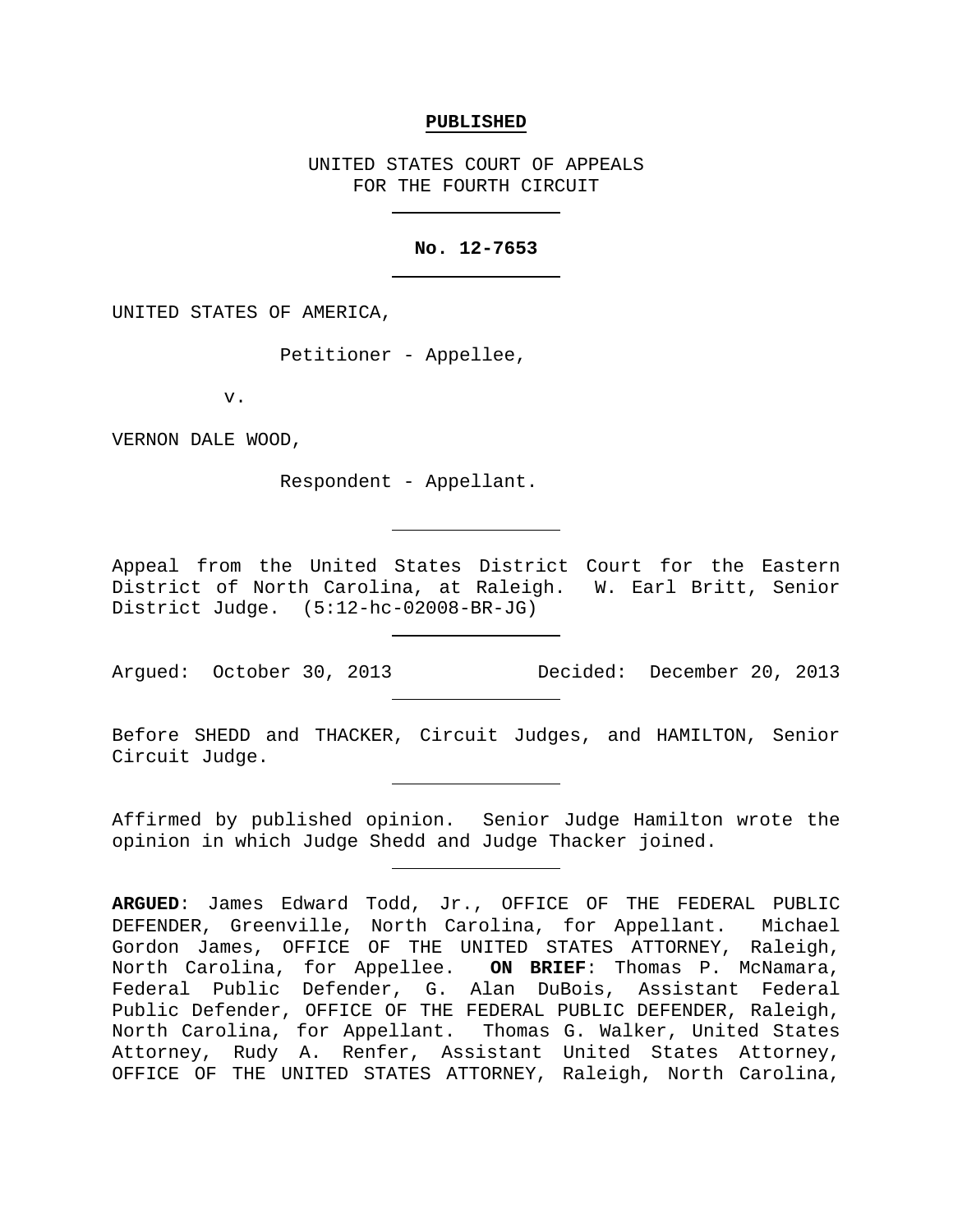for Appellee.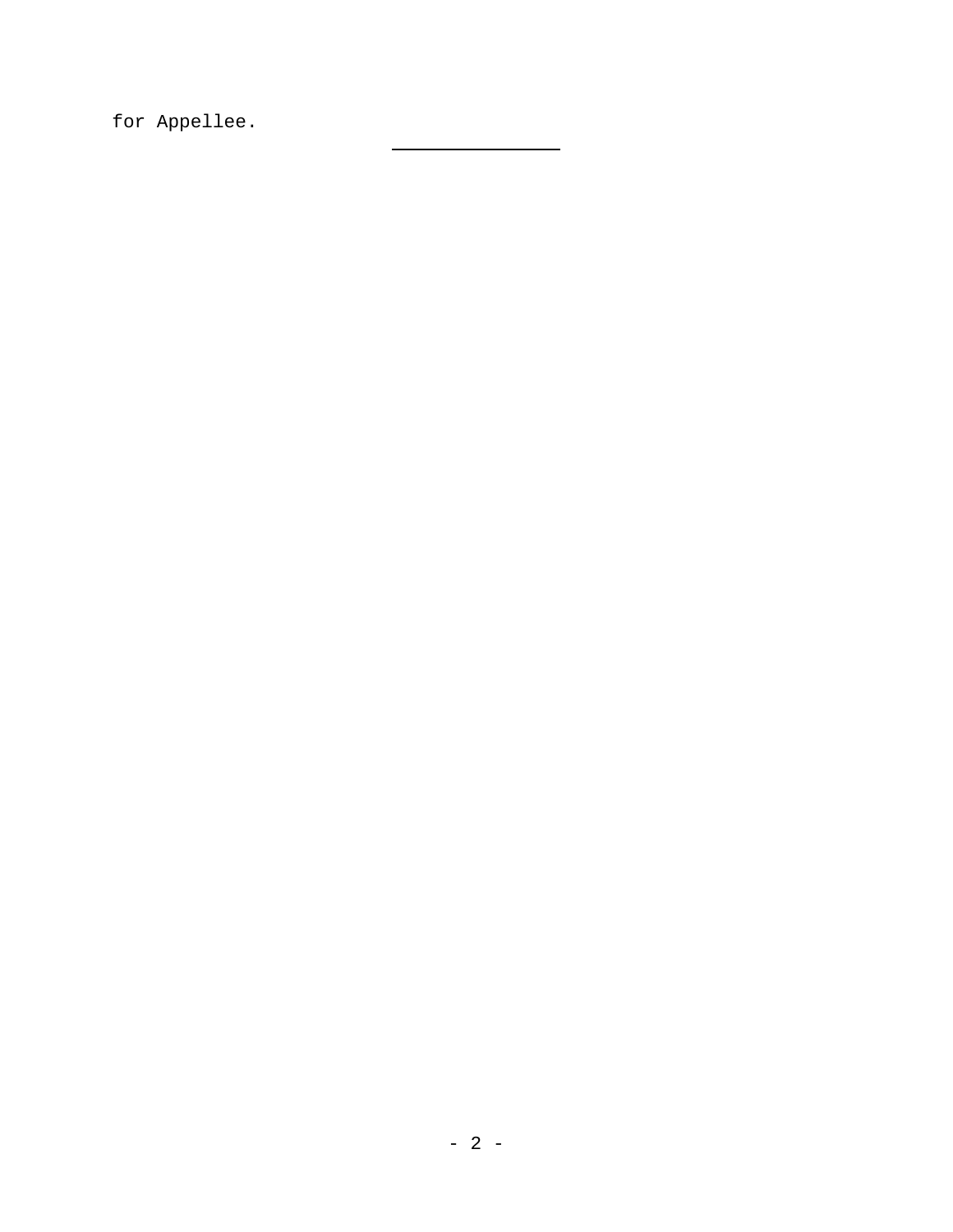HAMILTON, Senior Circuit Judge:

Below, following a hearing, the district court found that Vernon Dale Wood (Wood) was a "sexually dangerous person" under the Adam Walsh Act, 18 U.S.C. § 4248 (the Act). As a result, the district court committed Wood to the custody of the Attorney General of the United States. Wood appeals, and we affirm.

I

A

The Act provides for the civil commitment of a "sexually dangerous person" following the expiration of their federal prison sentences. Id. § 4248(a). A sexually dangerous person is one "who has engaged or attempted to engage in sexually violent conduct or child molestation and who is sexually dangerous to others." Id. § 4247(a)(5). A person is considered "sexually dangerous to others" if "the person suffers from a serious mental illness, abnormality, or disorder as a result of which he would have serious difficulty in refraining from sexually violent conduct or child molestation if released." Id.  $$4247(a)(6)$ .

The Attorney General, his designee, or the Director of the Federal Bureau of Prisons (BOP) may initiate a § 4248 civil commitment proceeding in the district court for the district in which the person is confined by filing a certification that the

 $- 3 -$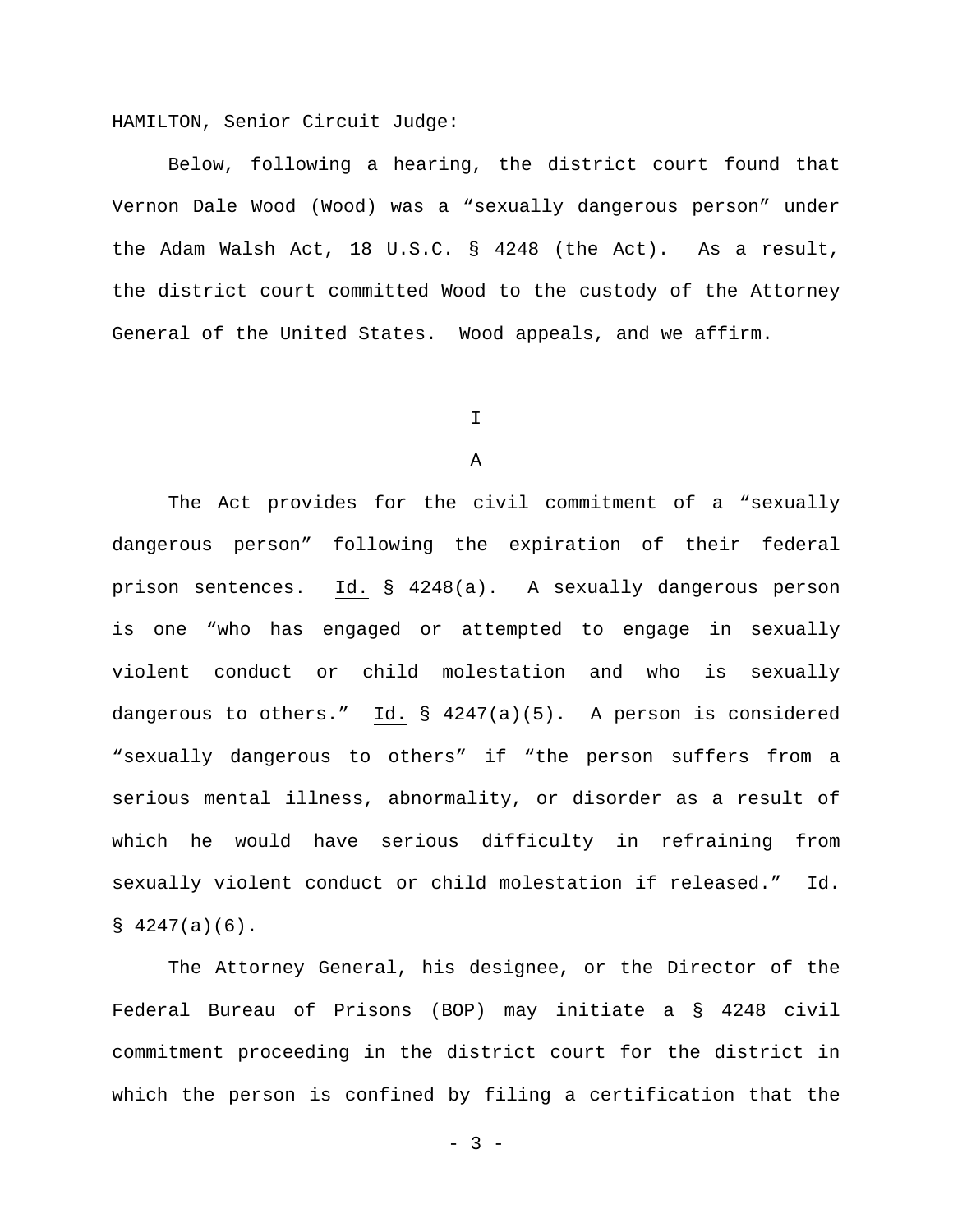person is sexually dangerous within the meaning of the Act. Id. § 4248(a). The filing automatically stays the release of the person from custody pending a hearing before the district court. Id.

Prior to the civil commitment hearing, the district court "may order that a psychiatric or psychological examination of the defendant be conducted, and that a psychiatric or psychological report be filed with the court." Id. § 4248(b). If the district court finds more than one examiner "appropriate," the district court may order additional examinations. Id. § 4247(b). Each examiner is designated by the district court, "except . . . upon the request of the defendant[,] an additional examiner may be selected by the defendant." Id.

To obtain a civil commitment order against a defendant, the government is required to establish three elements by clear and convincing evidence. Cf. id. § 4248(d) ("If, after the hearing, the court finds by clear and convincing evidence that the person is a sexually dangerous person, the court shall commit the person to the custody of the Attorney General."). First, the government is required to establish that the defendant has "engaged or attempted to engage in . . . child molestation" in the past, id.  $\S$  4247(a)(5). Next, the government is required to prove that the defendant currently "suffers from a serious

 $- 4 -$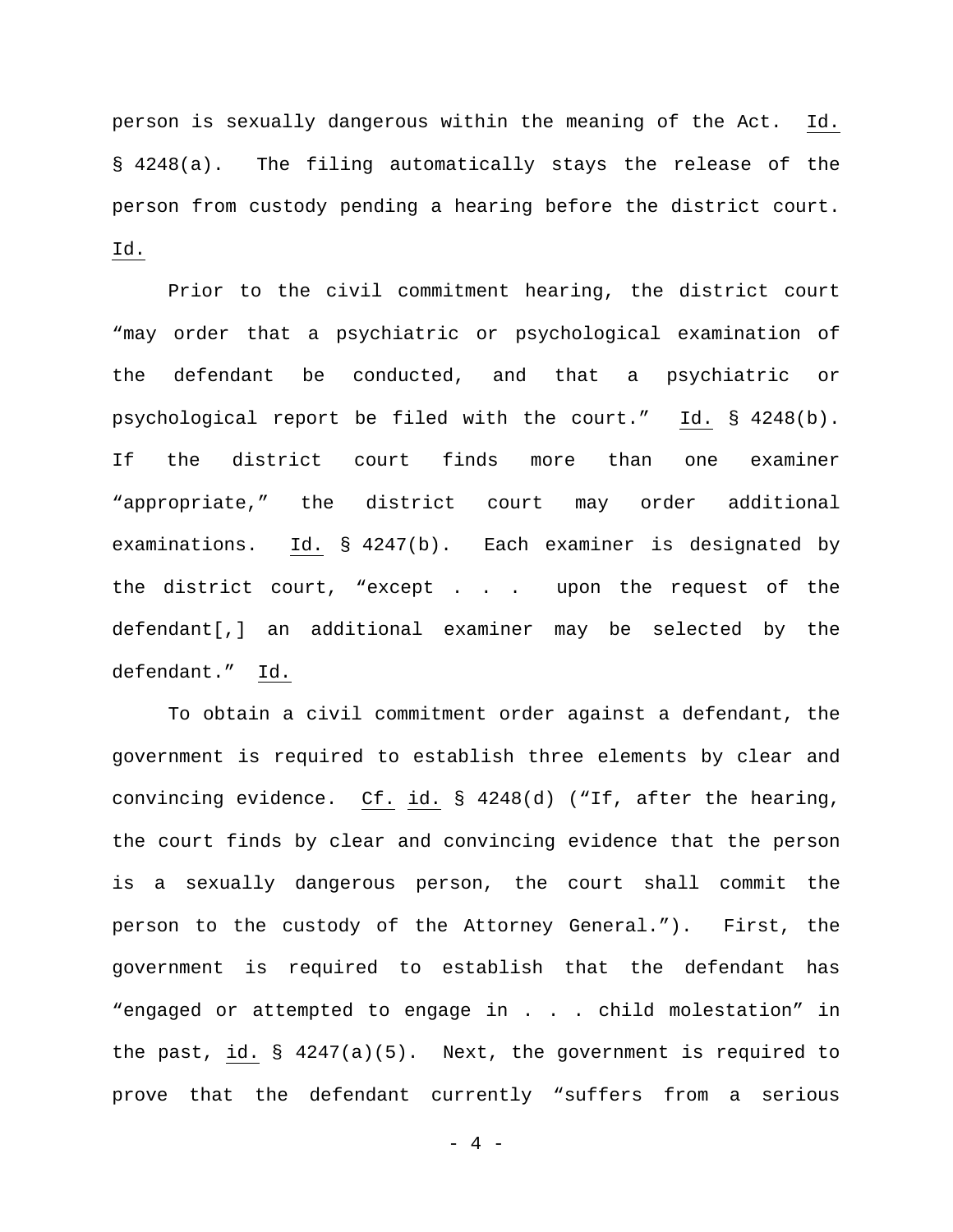mental illness, abnormality, or disorder," id. § 4247(a)(6). Finally, the government is required to show that the defendant, as a result of the illness, abnormality, or disorder, "would have serious difficulty in refraining from . . . child molestation if released." Id.

B

Wood was born in July 1953. In 1976, he was arrested for promoting prostitution in the first and second degree, and simple assault, in Yakima County Superior Court in Yakima, Washington. The prostitution charges were subsequently dismissed, but Wood was convicted of the simple assault charge and received a suspended sentence of fifteen days.

In April 1977, Wood was arrested for promoting prostitution and compelling prostitution in Malheur County Circuit Court in Malheur, Oregon. He was found guilty of both counts and sentenced to eighteen months' imprisonment for the promoting prostitution count and sentenced to a consecutive term of three years' imprisonment for the compelling prostitution count. One of the women involved in these prostitution offenses was a sixteen-year old female.

In August 1987, Wood was charged with sexual abuse in the second degree in Polk County District Court in Polk, Iowa. In May 1989, he was found guilty of this offense, which involved intercourse with a ten-year old girl, and sentenced to twenty-

- 5 -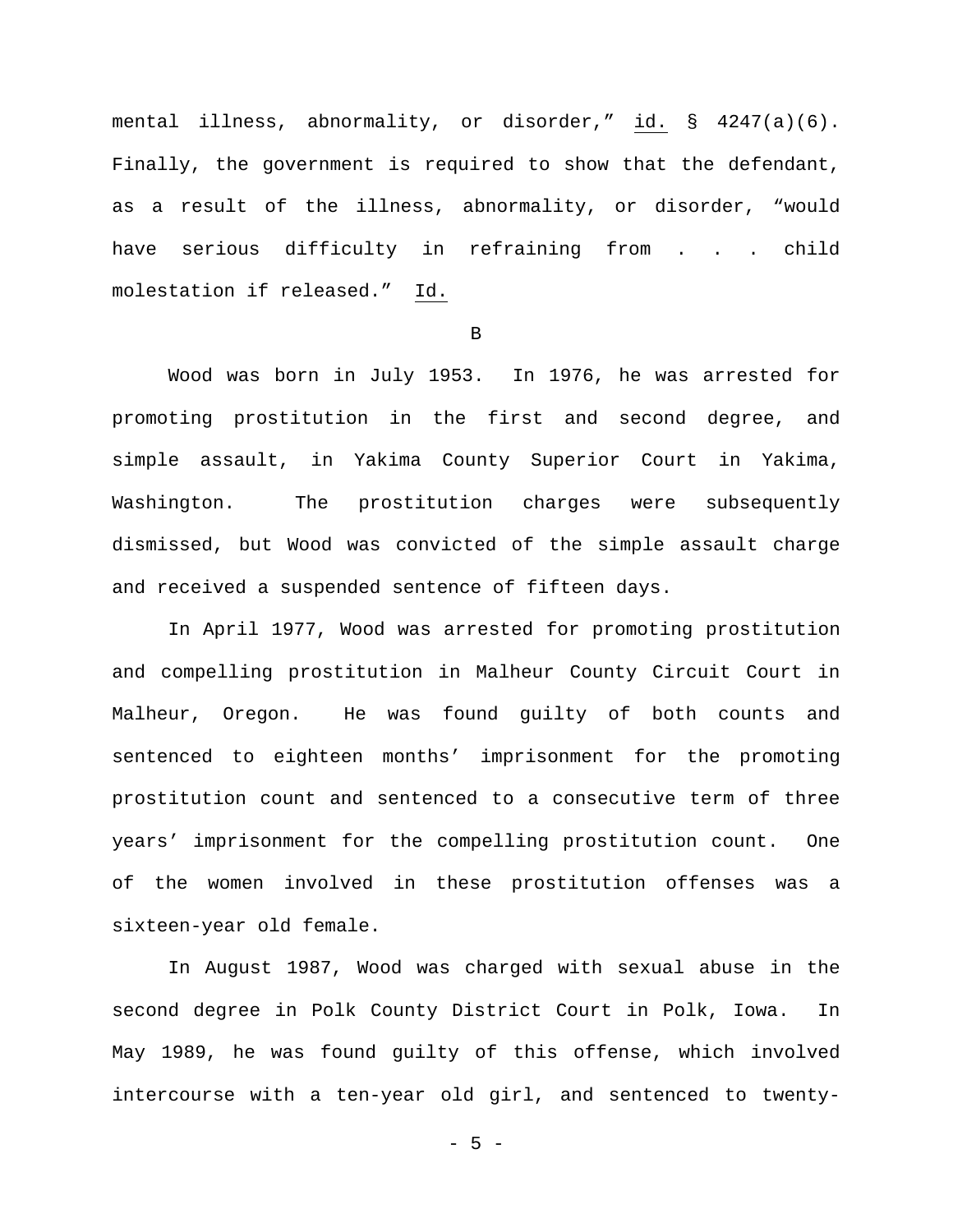five years' imprisonment. He was released from prison in January 2001.

On April 16, 2001, Wood was arrested and charged with failure to comply with sex offender registry requirements in Polk County District Court. He received a suspended sentence of two years' imprisonment and placed on probation.

Wood's probation was revoked, and the two-year sentence was reinstated, following his arrest in March 2002 in Wayne County, Iowa on five counts of supplying alcohol to minors. He pleaded guilty to one such count and was sentenced to time served (twenty-four hours) plus a \$250 fine.

On May 3, 2004, Wood was arrested and charged in Decatur County, Iowa with lascivious acts with a child and being a felon in possession of a firearm. These charges were not pursued because the State of Iowa deferred to the United States Attorney's Office for prosecution. Following the dismissal of the state charges, Wood was indicted on October 13, 2004 by a federal grand jury sitting in the Southern District of Iowa and charged with two counts of being a felon in possession of a firearm and ammunition under 18 U.S.C. § 922(g)(1).

In February 2005, Wood was charged with seven counts of sexual abuse in the second degree in Decatur County District Court. These counts arose after Wood allegedly molested a female under the age of twelve over a period of three years.

- 6 -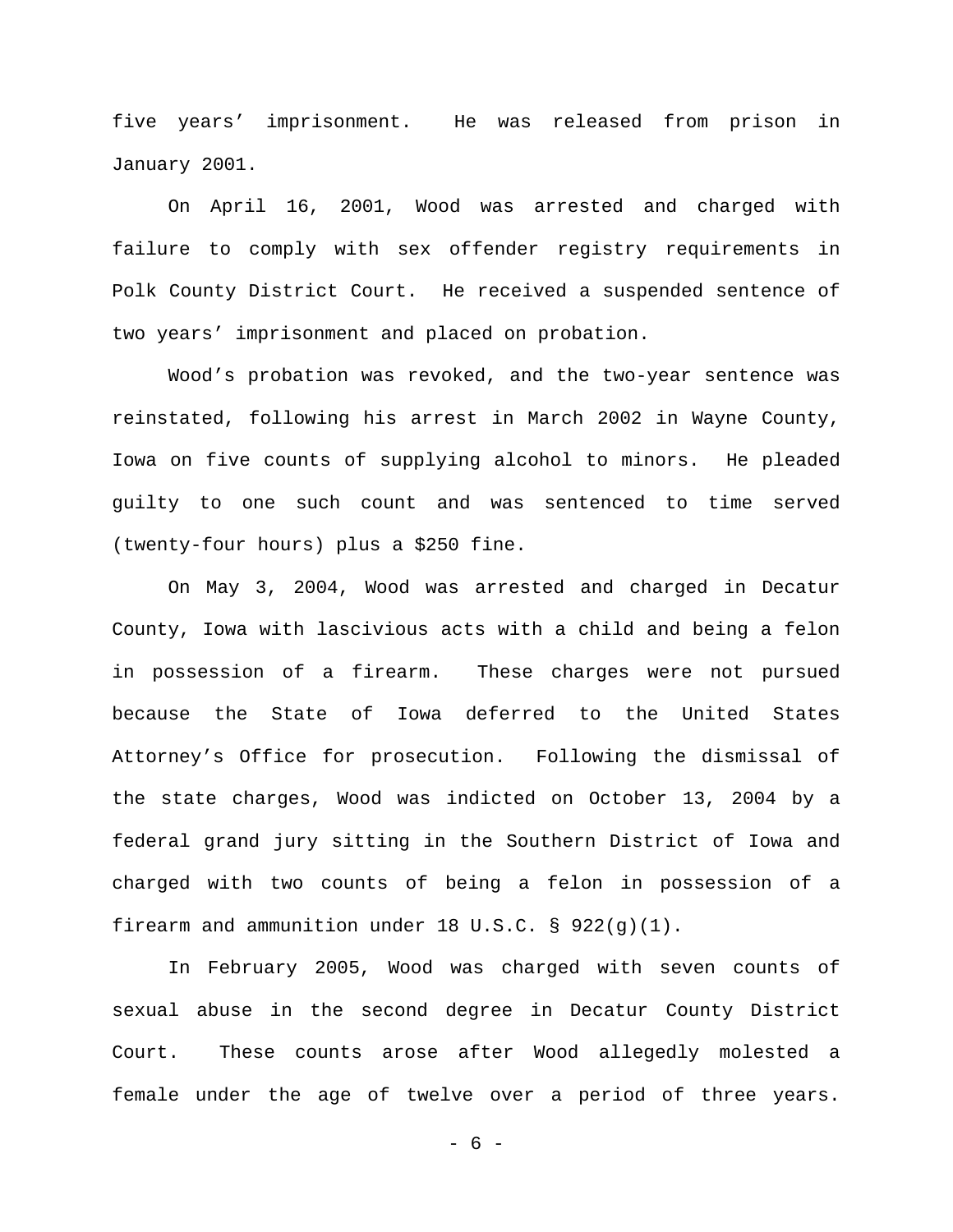These charges were ultimately dismissed in lieu of the federal prosecution.

On May 9, 2006, Wood was convicted of the federal charges of being a felon in possession of a firearm under  $\S$  922(g)(1). In preparation for sentencing, a presentence report (the 2006 PSR) was prepared. The 2006 PSR describes in detail Wood's criminal history, including the circumstances surrounding his conviction for sexual abuse in the second degree in May 1989 and his conviction for supplying alcohol to a minor in March 2002. The 2006 PSR also describes the circumstances surrounding the February 2005 Iowa state charges for sexual abuse in the second degree. Following a sentencing hearing, Wood received concurrent [1](#page-6-0)00-month sentences on the two § 922(g)(1) counts.<sup>1</sup>

Wood's projected release date from prison (with good-time credits factored) was August 13, 2012. On January 9, 2012, the BOP certified that Wood was a "sexually dangerous person" pursuant to § 4248(a), automatically staying his release pending an evidentiary hearing. According to the certification, based on Wood's prior criminal history and psychological assessments

<span id="page-6-0"></span> $1$  Wood has been convicted in a variety of state courts of numerous non-sexual offenses, including larceny/shoplifting, interference with a police officer, malicious mischief, simple assault, second degree assault with a deadly weapon, driving while under the influence, driving without a valid license, second degree escape, resisting arrest, and harassment.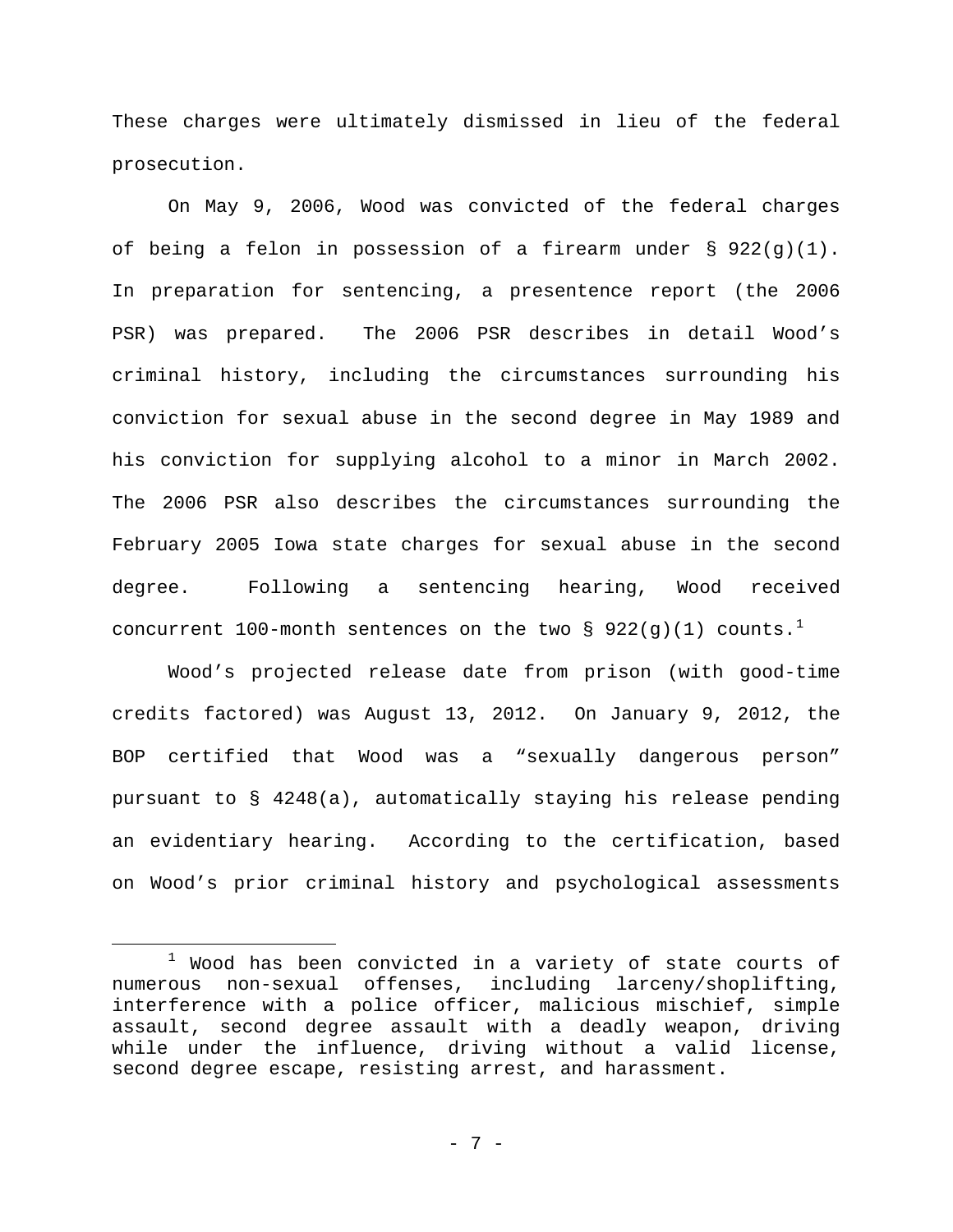of him, he would have serious difficulty refraining from sexually violent conduct or child molestation if released.

On January 23, 2012, the district court appointed Dr. Harry Hoberman (Dr. Hoberman), a licensed psychologist, as the district court's designated examiner, pursuant to § 4247(b) and Standing Order of the Court No. 11-SO-4 (the Standing Order). The Standing Order, which governed all cases arising under the Act, was issued by the Chief Judge of the United States District Court for the Eastern District of North Carolina on November 14, [2](#page-7-0)011.<sup>2</sup> Paragraph 5(h) of the Standing Order addresses the appointment of the two types of examiners identified in § 4247(b), a "court-selected examiner" (under Paragraph 5(b) of the Standing Order) and an "additional examiner" selected by the defendant (under Paragraph 5(c) of the Standing Order). (J.A. 17, 18). Paragraph 5(h) of the Standing Order bars counsel from either party from communicating

in writing, orally, or in any other manner with the<br>examiner about the substance of the examiner's examiner about the substance of examination of the respondent, the report on the examination, or other matters relating to the merits of the proceeding against the respondent except during questioning at a deposition or hearing without leave of court.

<span id="page-7-0"></span><sup>&</sup>lt;sup>2</sup> The Standing Order replaced an earlier standing order issued on August 4, 2010. Recently, the Standing Order was replaced by a standing order issued on October 21, 2013.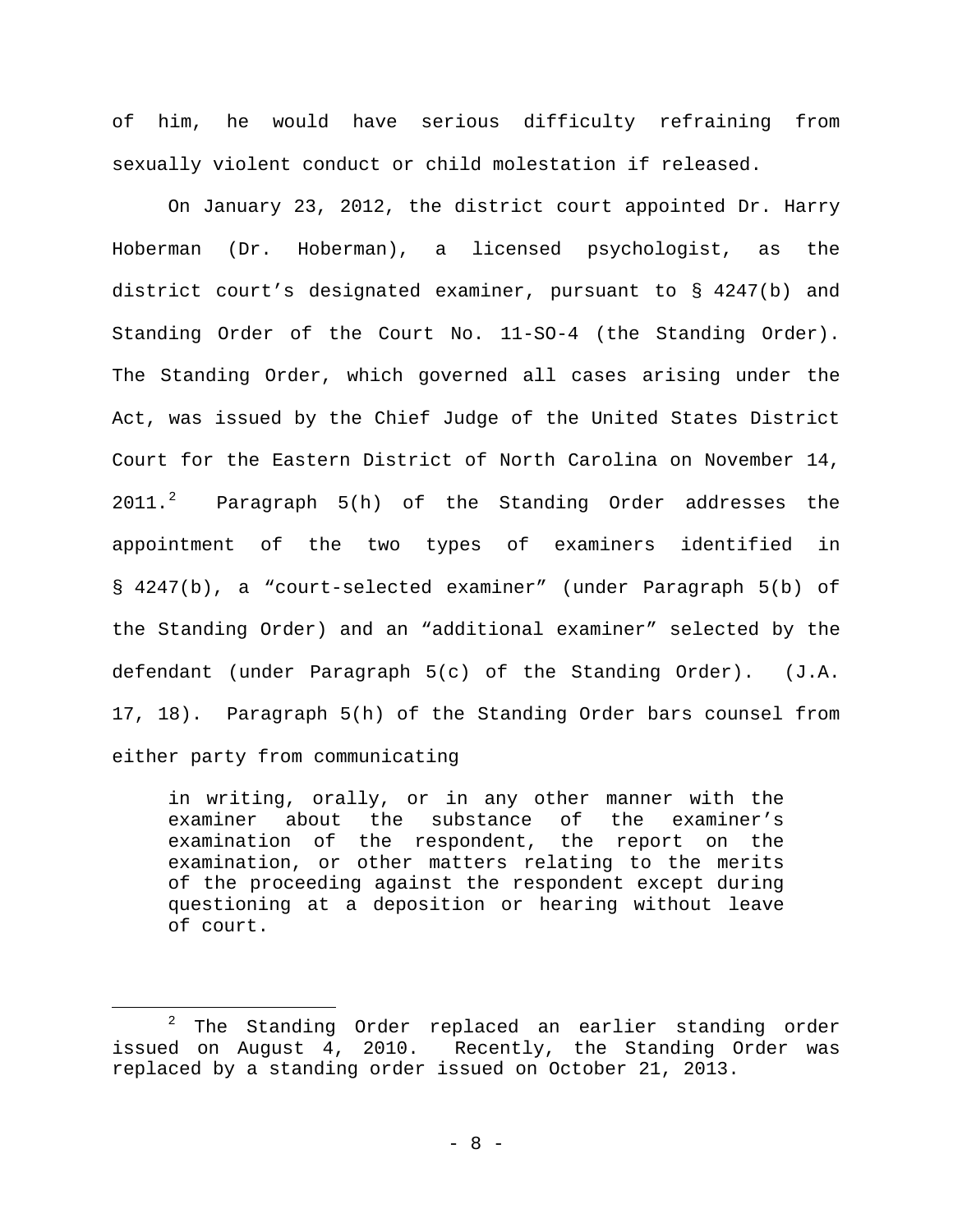$(J.A. 20).<sup>3</sup>$  $(J.A. 20).<sup>3</sup>$  $(J.A. 20).<sup>3</sup>$ 

Additionally, Paragraph 5(d) of the Standing Order establishes the procedures governing how a defendant may obtain a "non-testifying examiner" pursuant to Rule 26(b)(4)(D) of the Federal Rules of Civil Procedure. (J.A. 18). In particular, the Standing Order states:

**Non-testifying Examiner Retained by the Respondent.** The respondent may without undue delay move, ex parte and under seal, if he chooses, for approval for an expert he has retained pursuant to Fed. R. Civ. P. 26(b)(4)(D) to conduct an examination of him. Any such motion shall include a certification that the expert has agreed to perform the examination and the proposed date for it, and the expert's curriculum vitae or comparable documentation demonstrating the<br>expert's qualifications and providing contact qualifications and providing contact<br>for the expert. The motion shall be information for the expert. supported by a memorandum showing that the examination is needed in light of any examinations of the respondent already ordered or completed and that the additional examination would not unduly delay the commitment hearing. Examiners retained pursuant to Fed. R. Civ. P. 26(b)(4)(D) and examinations and reports by them are not subject to the provisions of subparagraphs  $(b)$ ,  $(c)$ ,  $(e)$ ,  $(f)$ ,  $(g)$ , or  $(h)$ , which apply to examiners appointed pursuant to 18 U.S.C. § 4247(b) and examinations and reports by them.

 $(J.A. 18-19).<sup>4</sup>$  $(J.A. 18-19).<sup>4</sup>$  $(J.A. 18-19).<sup>4</sup>$ 

<span id="page-8-0"></span> <sup>3</sup> Paragraph 5(h) of the Standing Order does permit nonsubstantive ex parte communications, such as communications involving scheduling, the service of documents, and the payment of fees.

<span id="page-8-1"></span> $4$  Of note, Wood never sought the appointment of an additional examiner under Rule 26(b)(4)(D).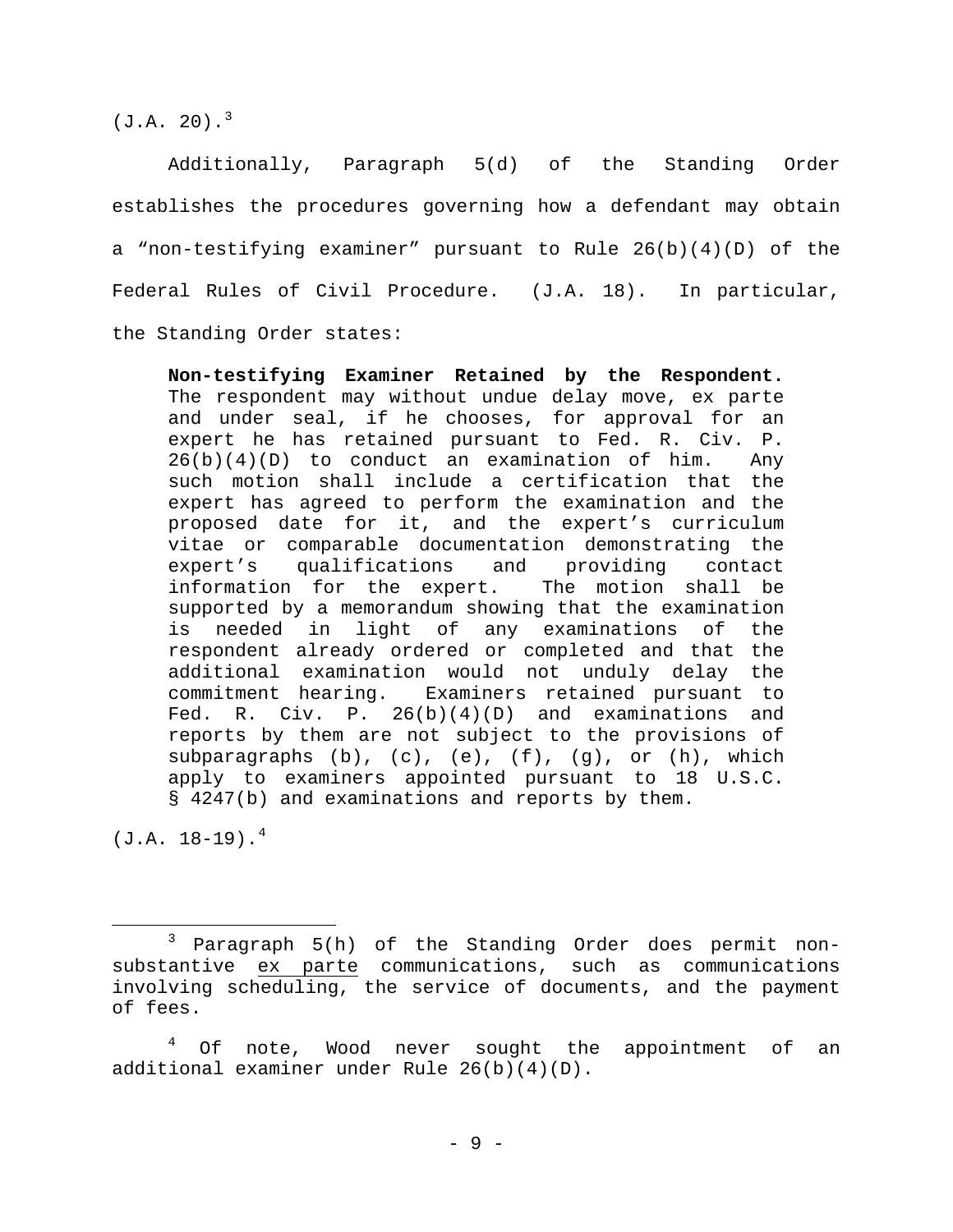On February 8, 2012, Wood filed a motion seeking the appointment of Dr. Fabian Saleh (Dr. Saleh) as an additional examiner as provided in § 4247(b) and § 4248(b). On February 14, 2012, the district court granted Wood's motion.

On July 6, 2012, Wood filed a motion seeking clarification of Paragraph 5(h) of the Standing Order or, in the alternative, seeking leave to substantively communicate ex parte with Dr. Saleh. A United States Magistrate denied Wood's request to substantively communicate ex parte on the basis that Paragraph 5(h) prohibited such communications without leave of court and Wood failed to show "circumstances justifying overriding" the dictates of Paragraph 5(h). Consequently, although the magistrate judge permitted Wood to discuss substantive matters concerning the commitment hearing with Dr. Saleh, such discussions were required to be in the presence of counsel for the government.

Wood appealed this ruling to the district court, contending that the magistrate judge's ruling deprived him of his due process rights. In particular, Wood contended that he had a right to have an expert examine him, testify on his behalf, and consult with his attorney. The district court affirmed the magistrate judge's ruling, concluding that the magistrate judge correctly interpreted the Standing Order and that the Standing Order was consistent with the Act.

 $-10 -$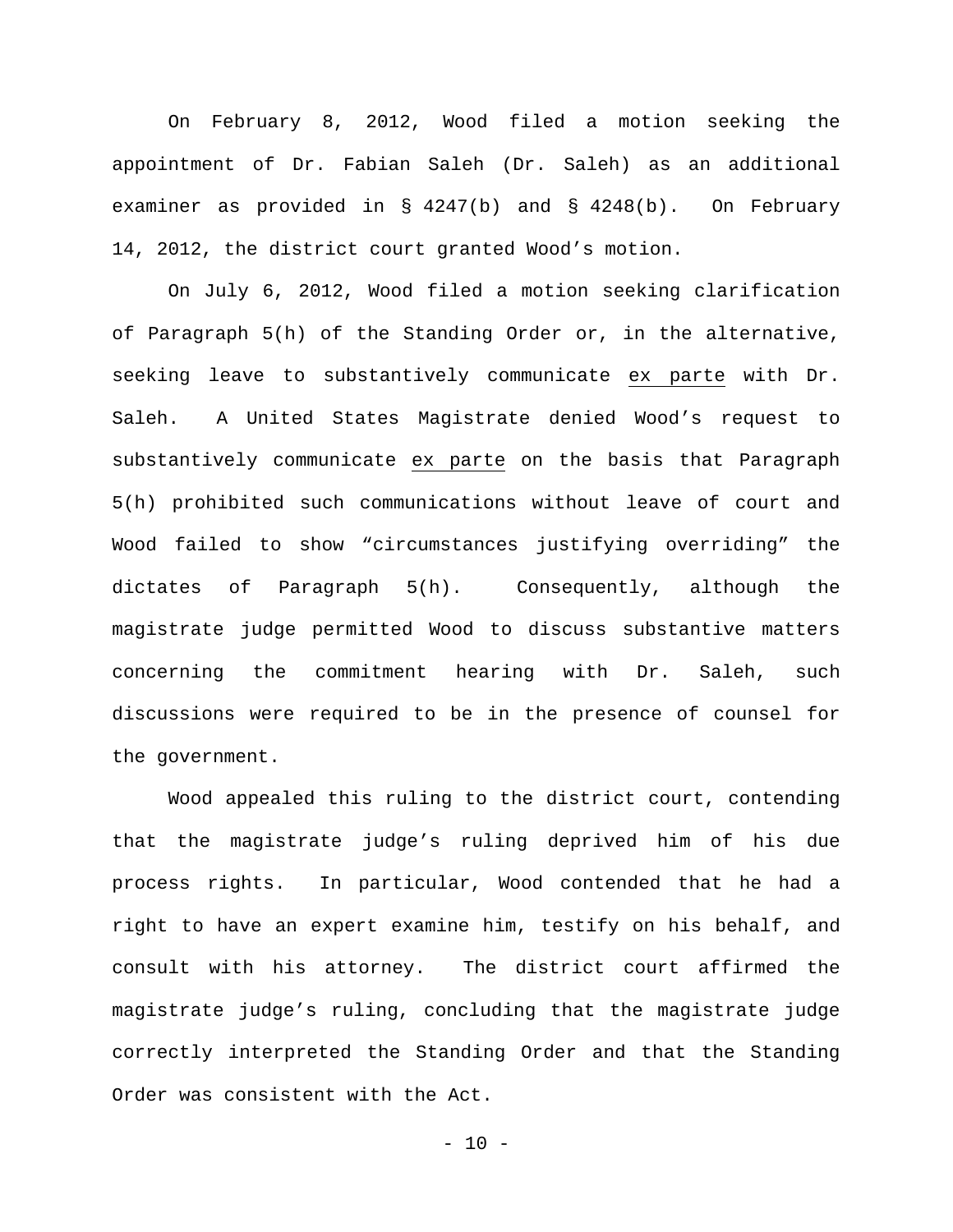On July 30, 2012, the district court held a civil commitment hearing. Wood conceded the first prong under the Act, which called for the government to prove by clear and convincing evidence that Wood had previously engaged in or attempted to engage in sexually violent acts or child molestation. At the hearing, Dr. Tanya Cunic (Dr. Cunic), Dr. Hoberman, Dr. Saleh, and Eva Toney, Wood's sister, testified.<sup>[5](#page-10-0)</sup>

Dr. Cunic testified that she was a forensic psychologist at FCC Butner in Butner, North Carolina. Dr. Cunic performed a forensic evaluation of Wood. Dr. Cunic performed her evaluation pursuant to a referral from the Sex Offender Certification Review Branch. Dr. Cunic testified that Wood did not submit to a clinical interview and she performed a record review.

Dr. Cunic testified that she diagnosed Wood with two serious mental disorders: (1) Pedophilia, Sexually Attracted to Females, Non-Exclusive Type, based on Wood's history and pattern of offending; and (2) Personality Disorder, Not Otherwise Specified with Antisocial Traits, based on Wood's history of volatile interpersonal relationships, assaults, unstable employment, and frequent contacts with law enforcement. Dr. Cunic further testified that, based on Wood's serious mental

<span id="page-10-0"></span> $5$  Of note, Wood did not testify.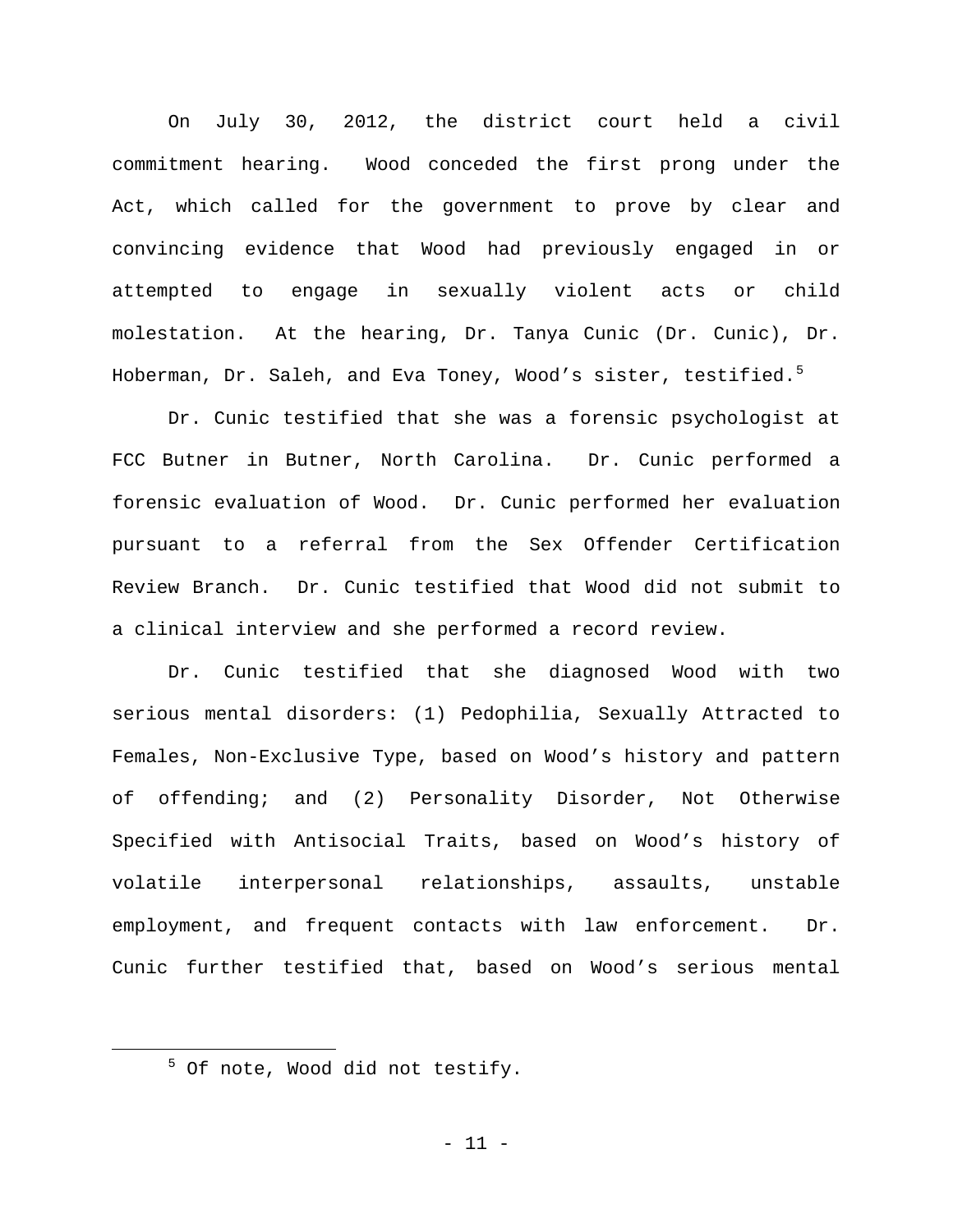disorders and dynamic risk factors, he would have serious difficulty in refraining from child molestation.

Dr. Hoberman testified that he diagnosed Wood with two serious mental disorders: (1) Pedophilia, Sexually Attracted to Females; and (2) Antisocial Personality Disorder. Dr. Hoberman also testified that he believed that Wood would have serious difficulty in refraining from future acts of child molestation if released, based on Wood's serious mental disorders, admissions during psychological testing, and a risk assessment Dr. Hoberman performed.

Dr. Saleh testified that there was no evidence that Wood suffered from Pedophilia. Likewise, Dr. Saleh testified that Wood did not suffer from Antisocial Personality Disorder. Dr. Saleh testified that he did diagnose Wood with Personality Disorder Not Otherwise Specified but that there was no link in Wood's case between the disorder and sexual reoffending. Dr. Saleh further testified that, if the district court found Wood suffered from a serious mental disorder, he believed Wood would not have serious difficulty in refraining from engaging in child molestation.

On September 6, 2012, the district court issued its civil commitment order. The district court first summarized Wood's offense history. The district court then turned to the three elements required for civil commitment under the Act. With

 $- 12 -$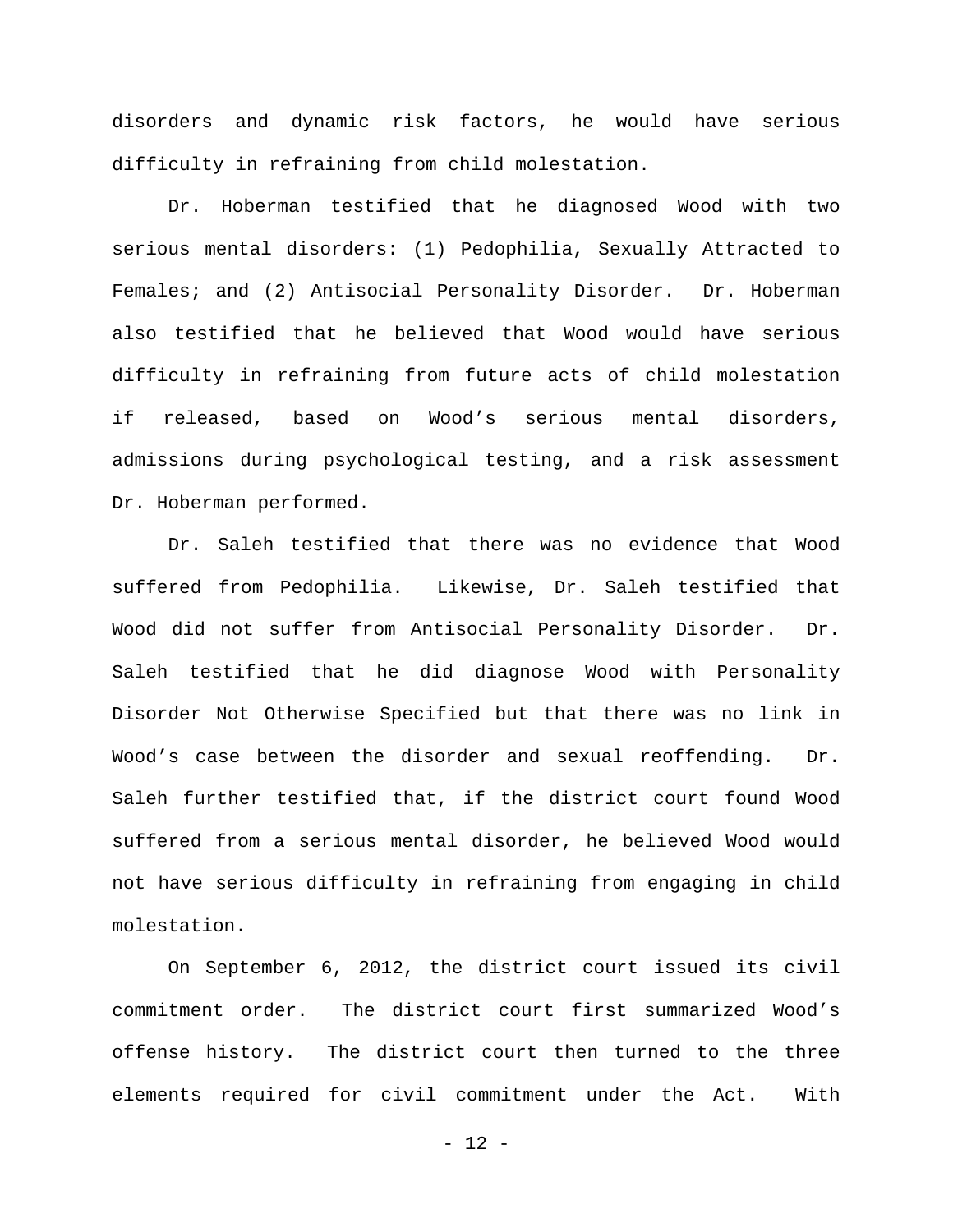regard to the first element, the district court found that the government had proved that Wood had previously engaged in child molestation based on Wood's 1989 conviction for sexual abuse in the second degree.

With regard to the second element, the district court found that Wood suffered from Pedophilia, a serious mental disorder. The district court credited the opinions of Drs. Cunic and Hoberman over the opinion of Dr. Saleh. The district court held that it did not ascribe much weight to the uncharged sexual misconduct. The district court found, however, that when combined with the 2004 charge, the uncharged sexual misconduct was entitled to significant weight. The district court arrived at this conclusion after it credited Drs. Hoberman's and Cunic's explanation of its relevance.

The district court also found that Wood suffered from another serious mental disorder, that is, Personality Disorder, Not Otherwise Specified with Antisocial Traits. According to the district court, this finding was supported by the psychological testing performed by Dr. Hoberman. The district court further noted that Wood

has failed to conform to social norms with respect to lawful behaviors as evidenced by his extensive non-<br>sexual criminal history. [Wood] has acted impulsively [Wood] has acted impulsively in the past and has also demonstrated aggressiveness, as indicated by his multiple convictions for assault. . . . [Wood] has continued his irresponsible behavior while in federal custody, incurring various

 $- 13 -$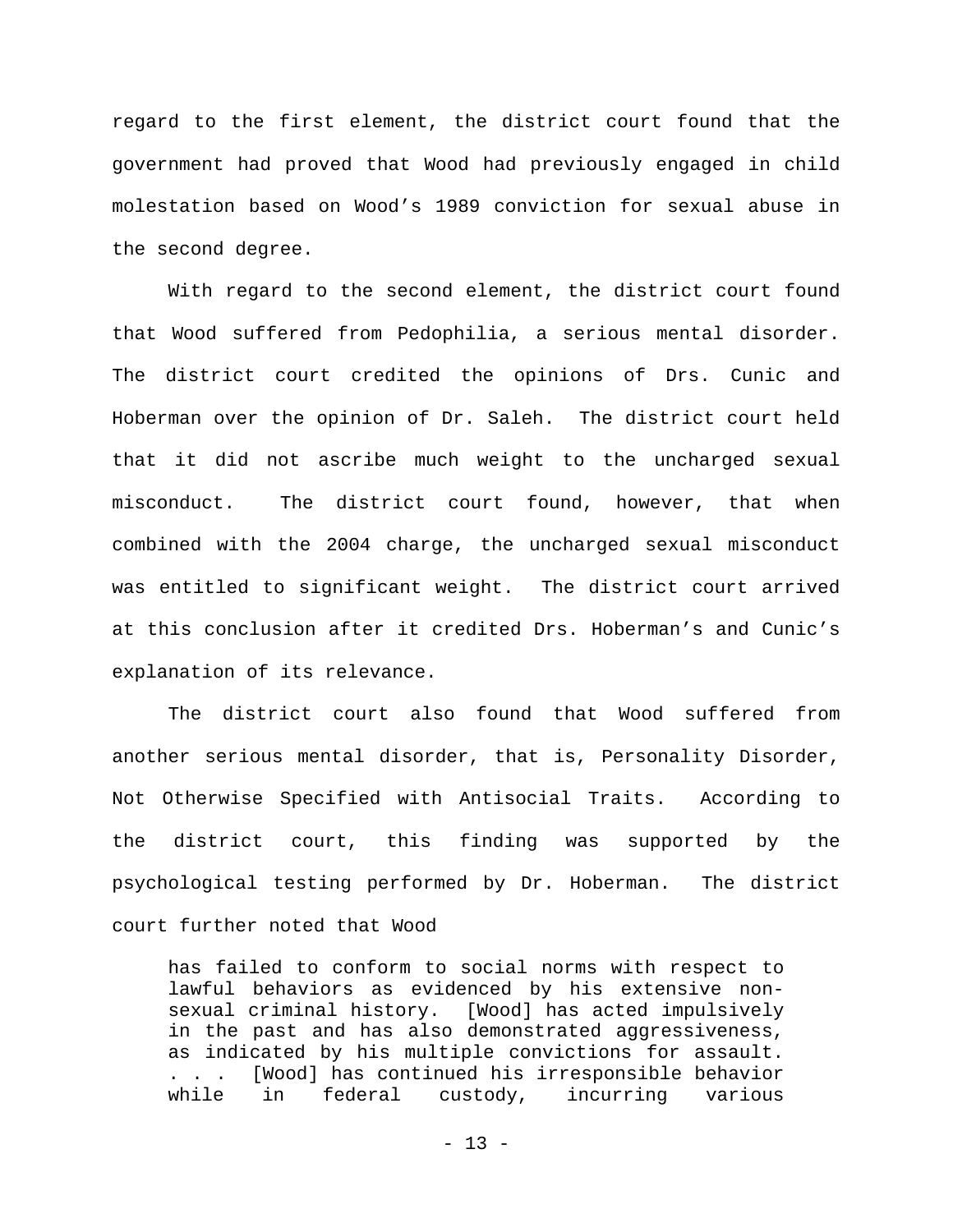disciplinary infractions for conduct such a fighting with another person in 2008, and making, possessing, or using intoxicants on more than one occasion in 2009.

(J.A. 350-51) (footnote omitted).

With regard to the third element, the district court found that Wood would have serious difficulty in refraining from child molestation if released. In so finding, the district court credited the opinions of Drs. Cunic and Hoberman over the opinion of Dr. Saleh.

II

Wood argues that the Standing Order violates his due process rights. "We review the district court's ruling on a constitutional challenge to a federal statute de novo." United States v. Timms, 664 F.3d 436, 444 (4th Cir. 2012).

The gist of Wood's argument is that the Standing Order is fundamentally unfair because it prohibits him from having substantive ex parte communications with his selected ("additional") examiner, Dr. Saleh. In Wood's view, such a prohibition is inherently unfair because the government is not prevented from having substantive ex parte communications with its BOP experts. To ensure fundamental fairness, Wood insists that he is entitled to have substantive ex parte communications with his selected examiner.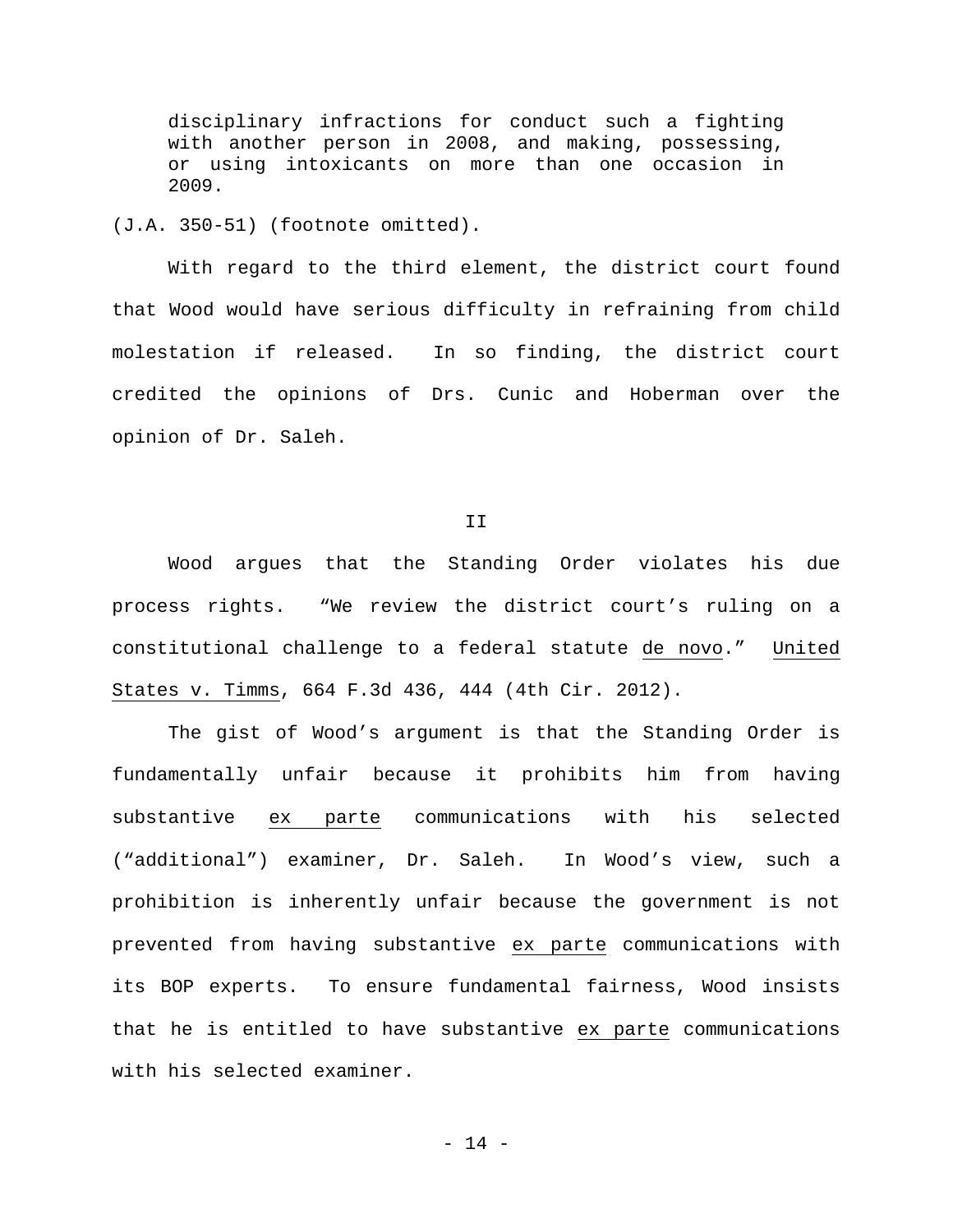In response, the government contends that Wood received a fair hearing and, therefore, his due process rights were not infringed. The government points out that the Standing Order permits representation by counsel, and allows a defendant to testify at the hearing, present evidence, subpoena witnesses, and confront and cross-examine witnesses. The government further points out that the Standing Order permits the defendant to move, pursuant to Rule 26(b)(4)(D), for a non-testifying examiner, who can examine the defendant and discuss ex parte the strengths and weaknesses of the defendant's case with counsel, thereby assisting the defendant in developing his defense. Finally, the government points out the Standing Order "ensure[s] that the district court as the fact-finder receives only unvarnished and neutral information" from the testifying experts. Appellee's Br. at 20.

Although a civil commitment hearing is civil in nature, Addington v. Texas, 441 U.S. 418, 428 (1979), a negative outcome in such a proceeding results in a "massive curtailment of liberty," Vitek v. Jones, 445 U.S. 480, 491 (1980) (citation and internal quotation marks omitted), such that procedural due process does guarantee certain protections to defendants in civil commitment proceedings. Id. at 491-94. As we noted in United States v. Baker,

- 15 -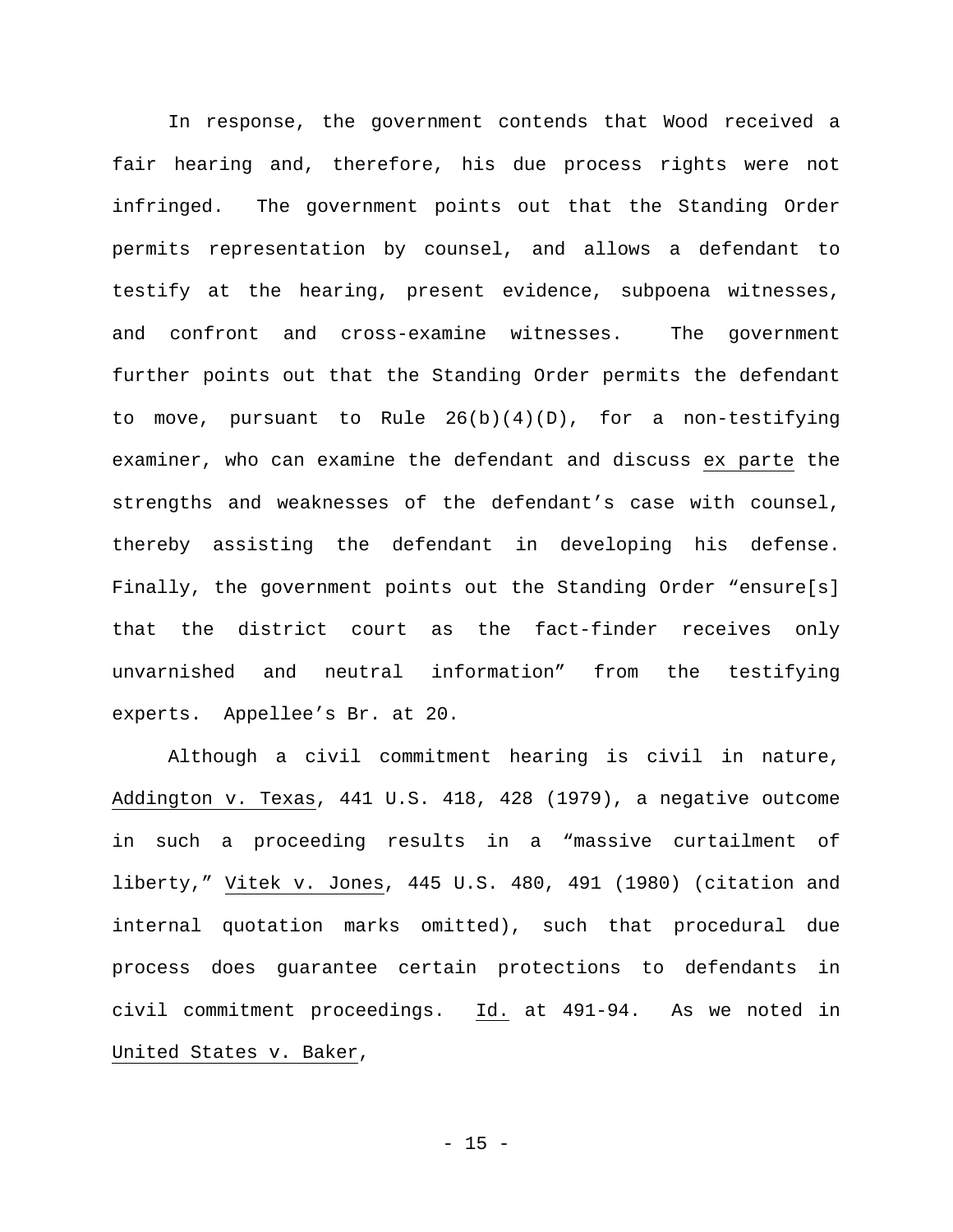the constitutional rights to which a defendant in a criminal trial is entitled do not adhere to a respondent in a commitment hearing. because an adverse result in a commitment hearing<br>results in a substantial curtailing of the substantial curtailing respondent's liberty (whether the respondent is already a prisoner or not), . . . the Supreme Court has held that procedural due process does guarantee certain protections to civil commitment respondents.

45 F.3d 837, 842-43 (4th Cir. 1995).[6](#page-15-0)

We also noted in Baker that the Supreme Court in Vitek outlined the following minimum safeguards to which due process guarantees a defendant in a civil commitment proceeding:

[A] hearing at which evidence is presented and the respondent is provided a chance to be heard and to present documentary evidence as well as witnesses; the right to confront and to cross-examine government witnesses at the hearing, except upon a showing of good cause; an independent decisionmaker; a written, reasoned decision; the availability of an independent advisor, not necessarily an attorney; and effective and timely notice of the pendency of the hearing and of all these rights.

Id. at 843.

In our case, the Standing Order unquestionably complies with the minimum safeguards required by due process. Under the Standing Order, Wood was provided a hearing at which the government was required to produce clear and convincing evidence to support the civil commitment. Wood was provided counsel and

<span id="page-15-0"></span> $6$  In addition, Congress, by statute, has expressly provided for certain protections. See 18 U.S.C. § 4247(d) (providing the defendant with representation by counsel, and an opportunity to testify, to present evidence, to subpoena witnesses, and to confront and cross-examine witnesses who appear at the hearing).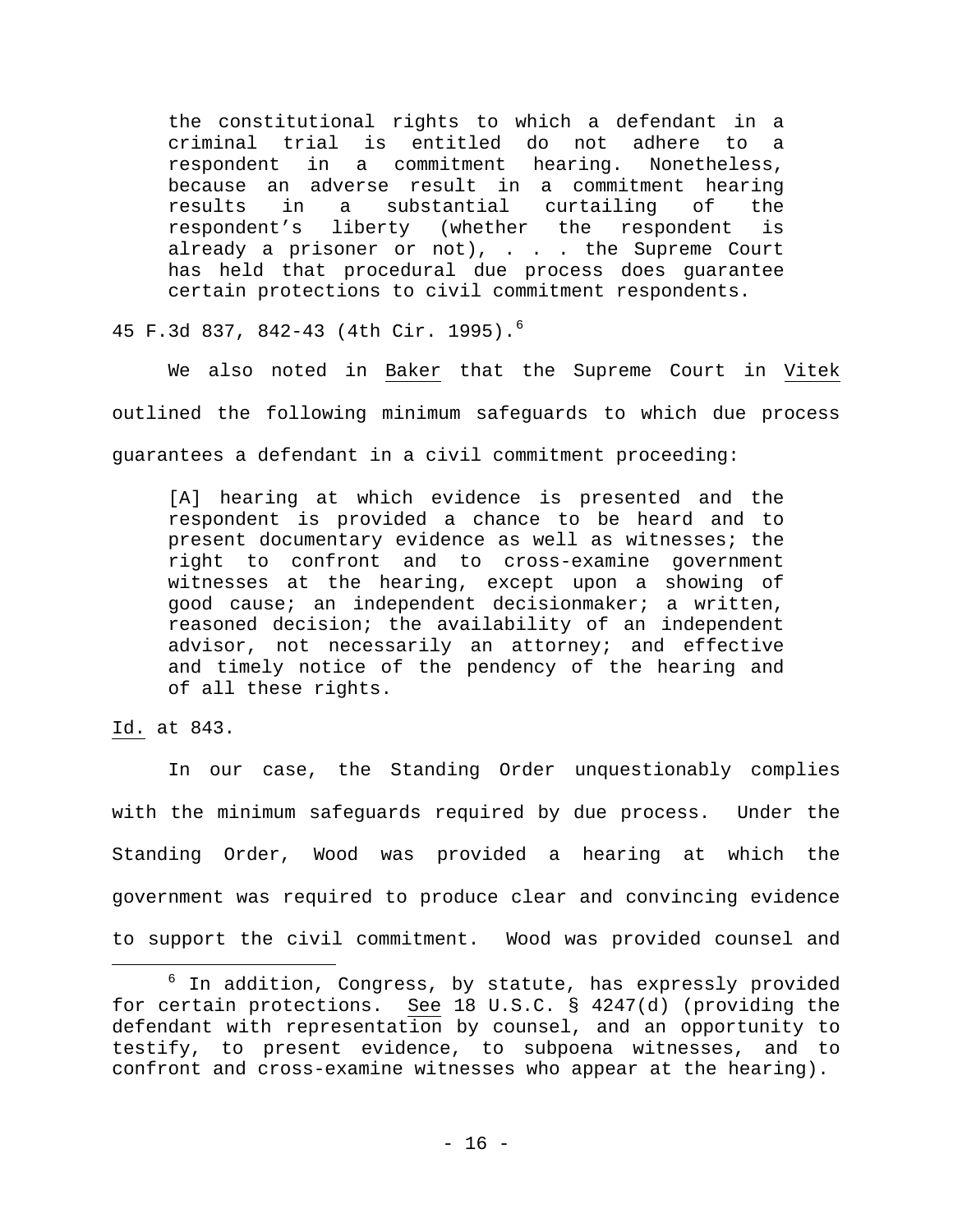adequate notice, and he was given an opportunity to present evidence in support of his case and to present witnesses. Wood also was provided an opportunity to confront and cross-examine the government's witnesses. The district court was an independent decisionmaker and provided a written, reasoned decision.

Wood's major complaint is that he lacks the blocks to build an adequate defense. See Appellant's Br. at 39 (citing Ake v. Oklahoma, 470 U.S. 68, 77 (1985) (noting that "a criminal trial is fundamentally unfair if the State proceeds against an indigent defendant without making certain that he has access to the raw materials integral to the building of an effective defense")). In particular, he claims that the Standing Order neither provides pretrial access to an expert, nor allows such an expert to testify at the hearing.

Wood's claims ring hollow for several reasons. First, the Standing Order does allow pretrial access to an expert. Under the Standing Order, a defendant, pursuant to Rule  $26(b)(4)(D)$ , can move the district court to retain a non-testifying expert, who can examine the defendant and consult with counsel. $^7$  $^7$  For

<span id="page-16-0"></span> $7$  The standing order issued on October 21, 2013, which now governs in the Eastern District of North Carolina, allows a defendant to designate as a testifying expert witness an examiner initially retained as a non-testifying examiner (Continued)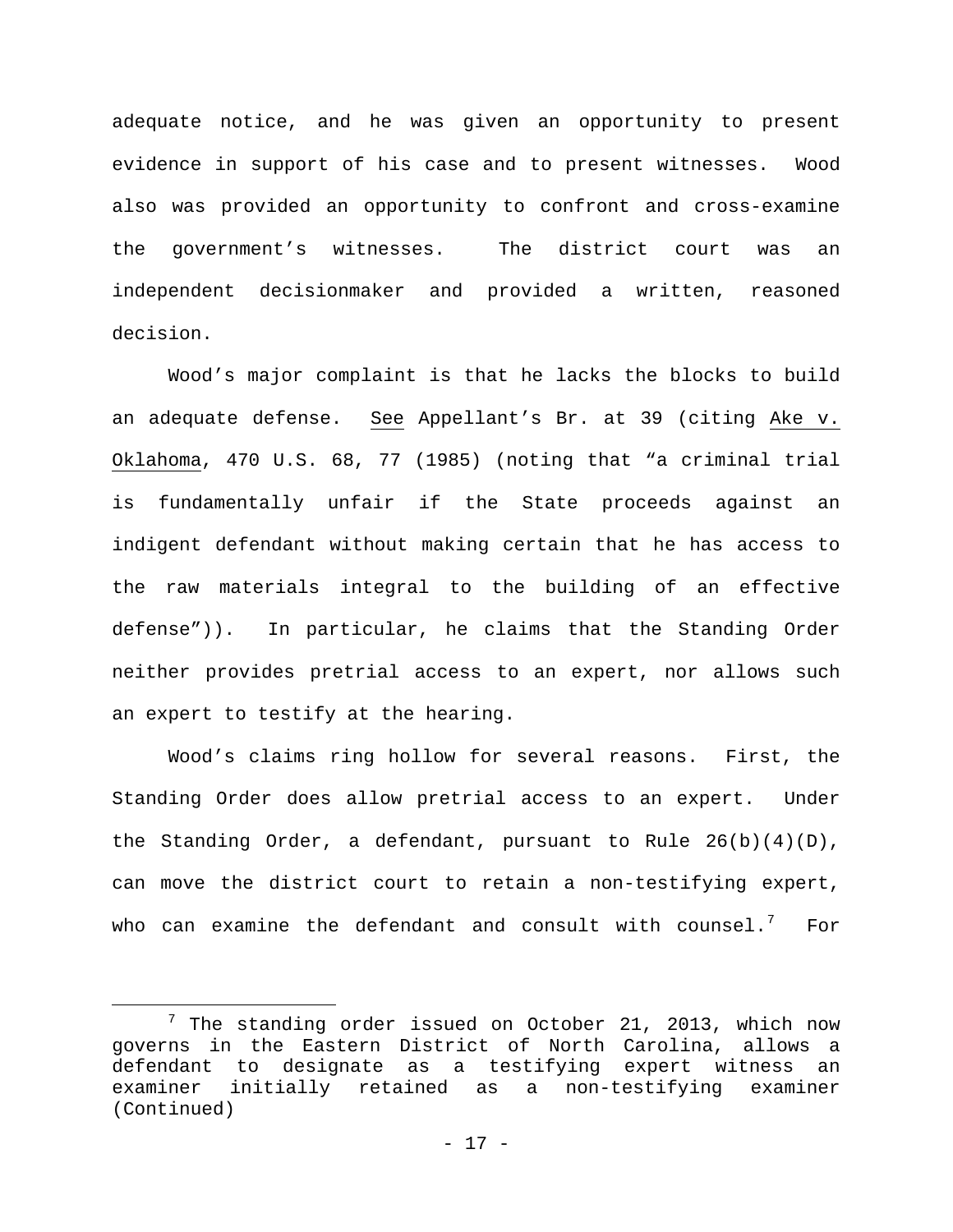reasons unclear from the record, Wood declined to seek such assistance. Second, Wood was permitted to select Dr. Saleh, who testified at the hearing. Dr. Saleh's expert opinions supported Wood's claim that he was not a sexually dangerous person. Third, due process does not require that the defendant's pretrial expert be the same person as the defendant's testifying expert, as Wood suggests. Such a requirement certainly is not necessary to ensure that the civil commitment hearing is fundamentally fair. Cf. Mathews v. Eldridge, 424 U.S. 319, 333 (1976) ("The fundamental requirement of due process is the opportunity to be heard at a meaningful time and in a meaningful manner.") (citation and internal quotation marks omitted); Vitek, 445 U.S. at 500 (Powell, J., concurring in part) ("The essence of procedural due process is a fair hearing."). To be sure, although a process of having two experts designated by the defendant may appear unnecessarily complicated and burdensome where the duties easily could be filled by one expert, allowing the defendant to designate at least two experts to examine him instead of one does have the advantage of providing the defendant the views of another expert who may further assist the defendant in developing his defense. Put differently, simple

Ĩ.

pursuant to Rule  $26(b)(4)(D)$  and allows the defendant to engage in substantive ex parte communications with such expert.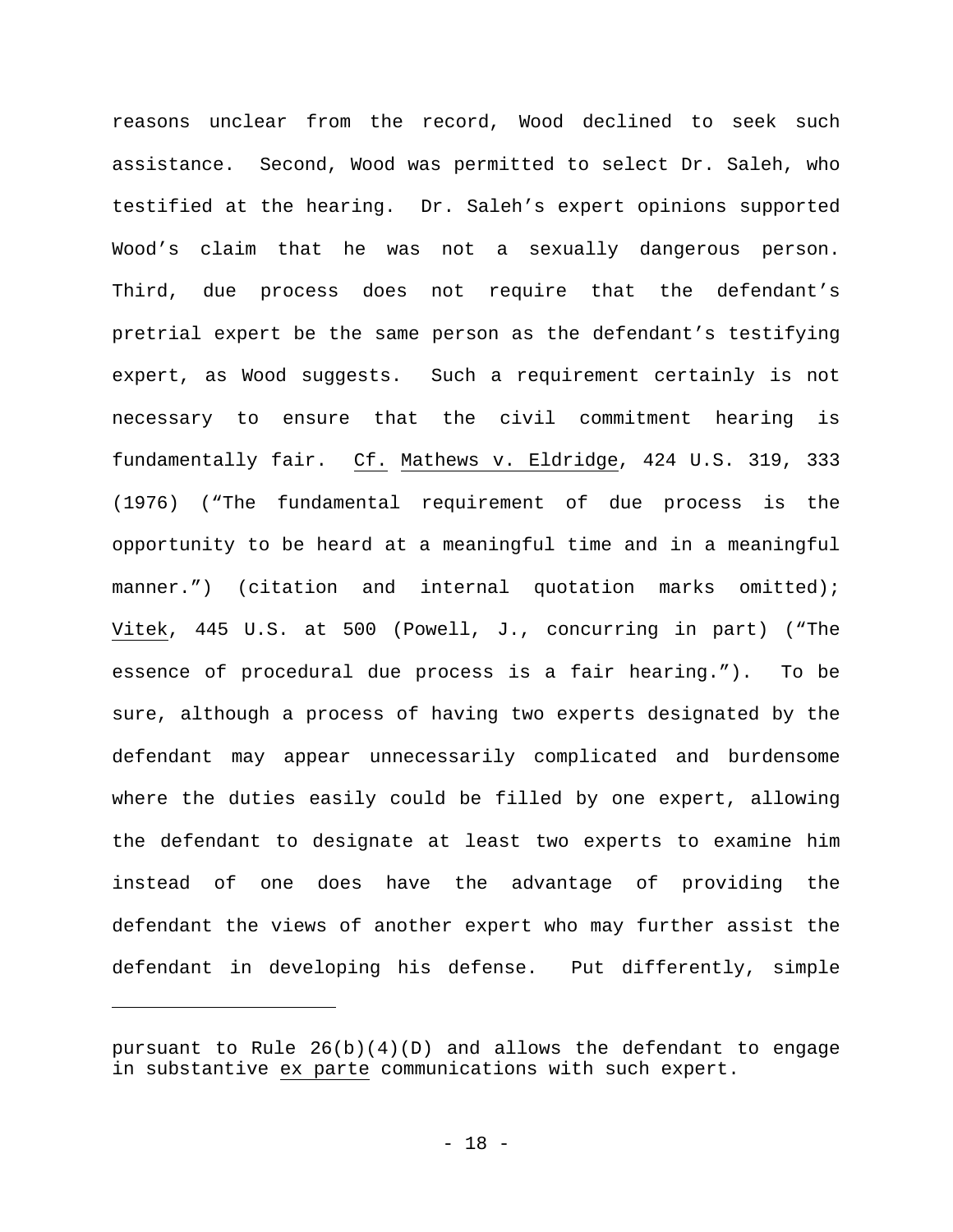logic suggests that an extra set of examination eyes helps, rather than hurts, the defendant's case. In sum, we conclude there was no due process violation in this case. $8$ 

III

Wood argues that the district court abused its discretion by admitting unreliable hearsay into evidence. "We review the district court's evidentiary rulings for abuse of discretion." United States v. Delfino, 510 F.3d 468, 470 (4th Cir. 2007).

Below, the district court admitted state police reports concerning Wood's March 2002 arrest for supplying alcohol to a minor and his May 2004 arrest for lascivious acts with a child and being a felon in possession of a firearm. The district court also admitted a 2005 Iowa Department of Human Services Child Protective Assessment Report. This report formed the basis of the February 2005 Iowa state charges for sexual abuse in the second degree. Wood objected to the admission of these reports, but did not object to the admission of the 2006 PSR, which sets forth the vast majority of the relevant evidence contained in the reports to which Wood objected.

<span id="page-18-0"></span><sup>&</sup>lt;sup>8</sup> Wood also argues that the language of  $\S$  4247 provides for substantive ex parte consultation with his selected substantive ex parte consultation<br>("additional") examiner. We have revie We have reviewed this argument and find it to be without merit.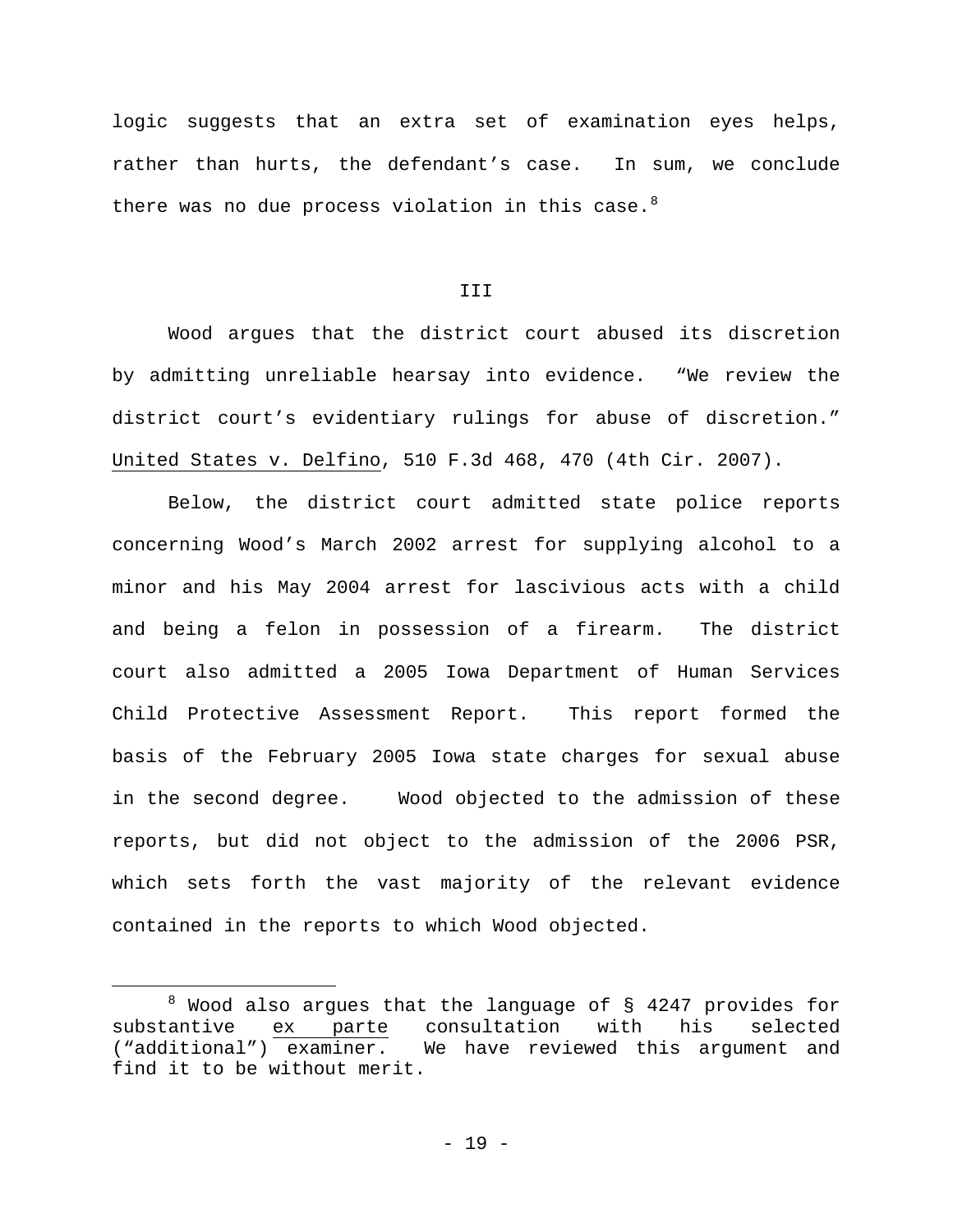Wood argues that the district court erred when it admitted the reports referenced above because such reports contained inadmissible hearsay, and further erred when it permitted the government's experts to testify about the contents of these reports. Wood posits that this allowed the government's experts to exceed their prescribed role as those who interpret the "'meaning of the facts.'" Appellant's Br. at 45 (quoting Addington, 441 U.S. at 429).

We find no abuse of discretion. The challenged reports were admissible under Rule 703 of the Federal Rules of Evidence, which permits an expert to testify to opinions based on inadmissible evidence, including hearsay, if experts in the field reasonably rely on such evidence in forming their opinions. All of the experts in this case relied in part on some of the challenged reports in rendering their respective opinions. The reliability of the challenged reports was supported by the fact that these reports were used in the preparation of the 2006 PSR, which was admissible as an official document under Rule 803(8) of the Federal Rules of Evidence. See United States v. Pardee, No. 12-6839, 2013 WL 3316313, at \*4 (4th Cir. July 2, 2013) (per curiam) (unpublished) (holding that, in a civil commitment proceeding, PSR is admissible as an official document under Rule 803(8)). Finally, because the district court was also the trier of facts, the district court's

 $- 20 -$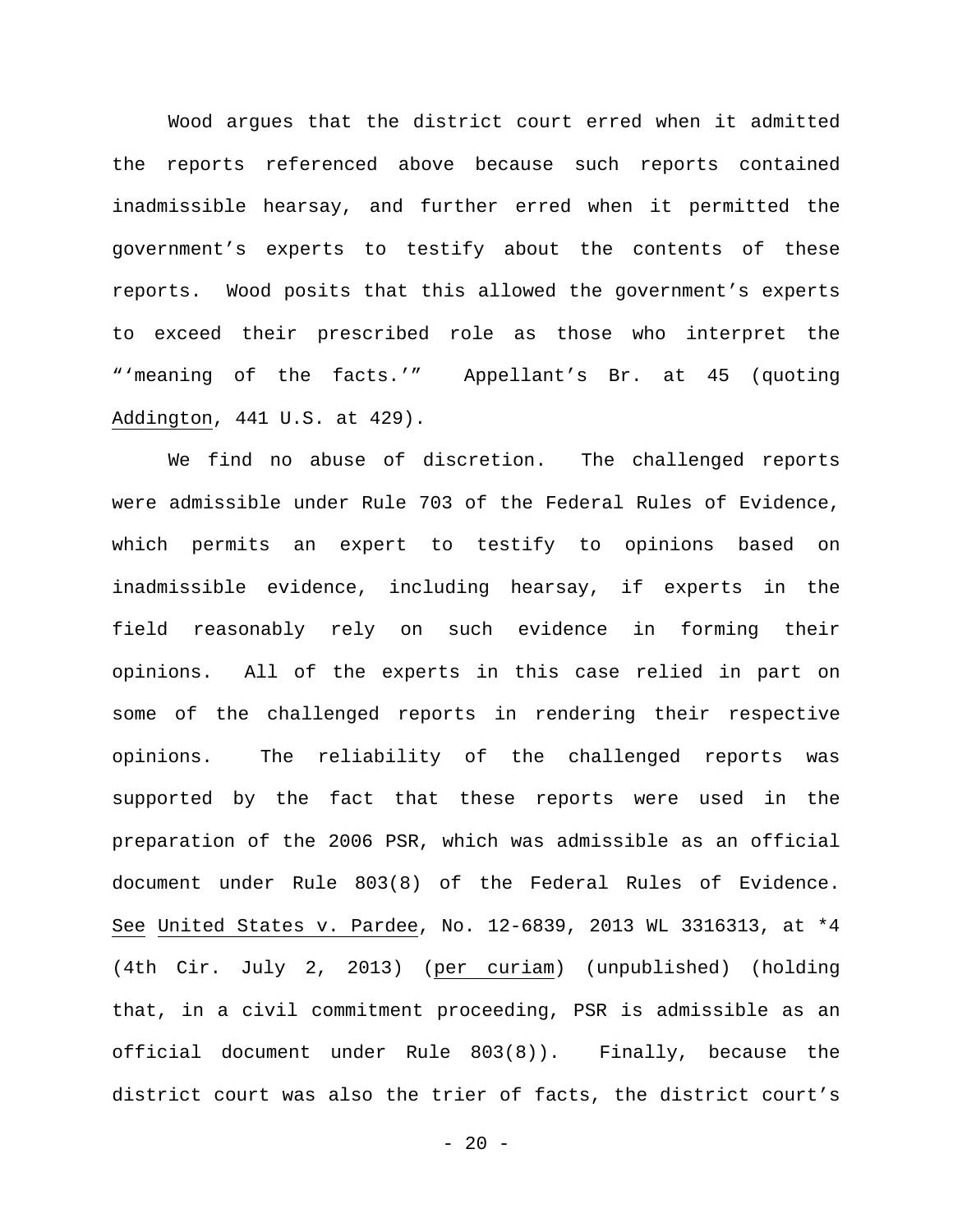evidentiary gatekeeping function was relaxed, and the district court was in the best position to decide the proper weight to give the expert opinions. See In re Salem, 465 F.3d 767, 777 (7th Cir. 2006) ("[W]here the factfinder and the gatekeeper are the same, the court does not err in admitting the evidence subject to the ability later to exclude it or disregard it if it turns out not to meet the standard of reliability established by Rule 702."); United States v. Brown, 415 F.3d 1257, 1269 (11th Cir. 2005) ("There is less need for the gatekeeper to keep the gate when the gatekeeper is keeping the gate only for himself."). The case below was a classic case of a battle of the experts, and the district court clearly was at liberty to choose the opinions of Drs. Cunic and Hoberman over the opinion of Dr. Saleh. See Connorton v. Harbor Towing Corp., 352 F.2d 517, 518 (4th Cir. 1965) ("An appellate court is not the proper forum to refight a battle of expert witnesses.").

In any event, any error in the admission of the challenged reports is harmless. See United States v. Clarke, 2 F.3d 81, 85 (4th Cir. 1993) (holding that the admission of cumulative testimony was harmless); Smith v. Firestone Tire & Rubber Co., 755 F.2d 129, 132 (8th Cir. 1985) ("Improper admission of evidence which is cumulative of matters shown by admissible evidence is harmless error."). As noted above, the 2006 PSR was admissible as an official document before the district court

- 21 -